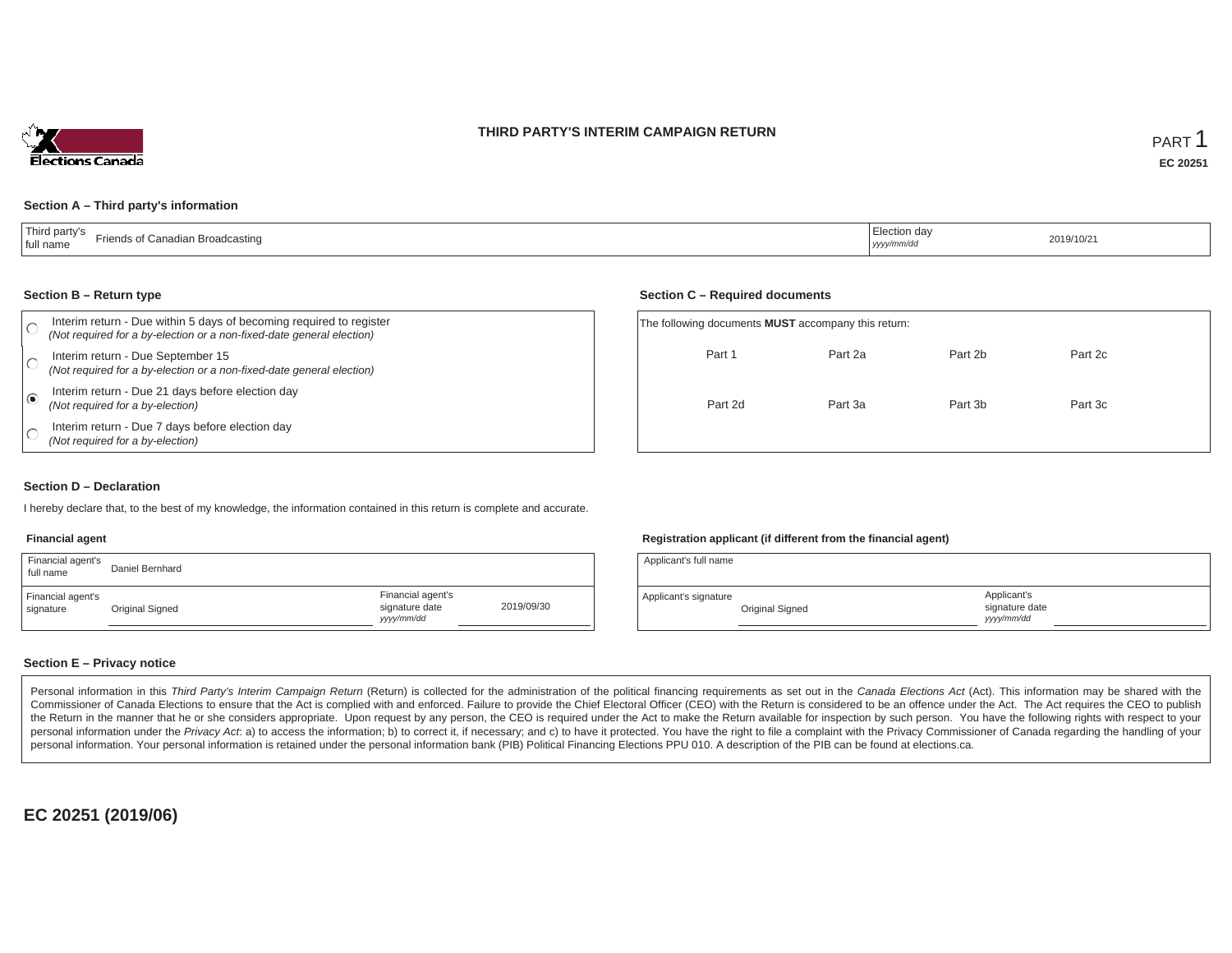

## **THIRD PARTY'S INTERIM CAMPAIGN RETURN THIRD PARTY'S INTERIM CAMPAIGN RETURN<br>Statement of monetary contributions received PART 2a**

| No.                                           | Full name                  | <b>Street</b><br>no. | <b>Street</b> | Apt. | City                                                                              | Prov./<br>Terr. | Postal<br>code | Date<br>received<br>yyyy/mm/dd                   | Individual | Business /<br>Commercial<br>organization | Government | <b>Trade union</b> | Corporation<br>without share<br>capital | Unincorporated<br>organization or<br>association |
|-----------------------------------------------|----------------------------|----------------------|---------------|------|-----------------------------------------------------------------------------------|-----------------|----------------|--------------------------------------------------|------------|------------------------------------------|------------|--------------------|-----------------------------------------|--------------------------------------------------|
|                                               |                            |                      |               |      |                                                                                   |                 |                |                                                  | \$         | s.                                       | \$         | S.                 | \$                                      | \$                                               |
| $\overline{1}$                                | Agnes MacPherson           |                      |               |      | Toronto                                                                           | ON              | <b>M5M 1L6</b> | 2019/09/15                                       | 300.00     |                                          |            |                    |                                         |                                                  |
| $\overline{2}$                                | Alan & Mary Stuart         |                      |               |      | Oakville                                                                          | ON              | <b>L6K 3J4</b> | 2019/09/15                                       | 250.00     |                                          |            |                    |                                         |                                                  |
| 3                                             | Audrey Kenny               |                      |               |      | Gatineau                                                                          | QC              | <b>J8L 2H2</b> | 2019/09/15                                       | 500.00     |                                          |            |                    |                                         |                                                  |
| $\overline{4}$                                | Ben Clifford               |                      |               |      | North Vancouver                                                                   | BC              | <b>V7P 1W4</b> | 2019/09/22                                       | 300.00     |                                          |            |                    |                                         |                                                  |
| 5                                             | Charles Fairbank           |                      |               |      | Petrolia                                                                          | ON              | NON 1R0        | 2019/09/15                                       | 300.00     |                                          |            |                    |                                         |                                                  |
| 6                                             | Colin McGregor             |                      |               |      | Waterloo                                                                          | ON              | <b>N2L 1X5</b> | 2019/09/15                                       | 1,200.00   |                                          |            |                    |                                         |                                                  |
| $\overline{7}$                                | Donna Kasdan               |                      |               |      | Saint John                                                                        | <b>NB</b>       | E2K 3T1        | 2019/09/22                                       | 300.00     |                                          |            |                    |                                         |                                                  |
| 8                                             | Dulce Eva Gould            |                      |               |      | Victoria                                                                          | BC              | <b>V8V 2N8</b> | 2019/09/22                                       | 300.00     |                                          |            |                    |                                         |                                                  |
|                                               | 9 E P Vicari               |                      |               |      | Toronto                                                                           | ON              | M5H 2H7        | 2019/09/21                                       | 500.00     |                                          |            |                    |                                         |                                                  |
|                                               | 10 Frederick Kraenzel      |                      |               |      | Gaspé                                                                             | QC              | G4X 2Z1        | 2019/09/15                                       | 300.00     |                                          |            |                    |                                         |                                                  |
|                                               | 11 Gerald L Timmins        |                      |               |      | Toronto                                                                           | ON              | M4V 1R8        | 2019/09/15                                       | 250.00     |                                          |            |                    |                                         |                                                  |
|                                               | 12 Haus Omann              |                      |               |      | Candiac                                                                           | QC              | J5R 3S6        | 2019/09/22                                       | 300.00     |                                          |            |                    |                                         |                                                  |
|                                               | 13 Heinz K & Marilyn Unger |                      |               |      | Cochrane                                                                          | AB              | <b>T4C 1B8</b> | 2019/09/15                                       | 250.00     |                                          |            |                    |                                         |                                                  |
|                                               | 14 Helen Ziegler           |                      |               |      | Toronto                                                                           | ON              | M5G 1Z8        | 2019/09/15                                       | 500.00     |                                          |            |                    |                                         |                                                  |
|                                               |                            |                      |               |      |                                                                                   |                 |                | Totals carried forward from previous page \$     |            |                                          |            |                    |                                         |                                                  |
|                                               |                            |                      |               |      | Total amount of monetary contributions by contributors who gave over \$200 (A)    |                 |                |                                                  |            |                                          |            |                    |                                         |                                                  |
|                                               |                            |                      |               |      |                                                                                   |                 |                | Number of contributors who gave over \$200       |            |                                          |            |                    |                                         |                                                  |
|                                               |                            |                      |               |      | Total amount of monetary contributions by contributors who gave \$200 or less (B) |                 |                |                                                  |            |                                          |            |                    |                                         |                                                  |
| Number of contributors who gave \$200 or less |                            |                      |               |      |                                                                                   |                 |                |                                                  |            |                                          |            |                    |                                         |                                                  |
|                                               |                            |                      |               |      |                                                                                   |                 |                | Total amount of all monetary contributions (A+B) |            |                                          |            |                    |                                         |                                                  |
|                                               |                            |                      |               |      | Number of contributors who gave monetary contributions                            |                 |                |                                                  |            |                                          |            |                    |                                         |                                                  |

| Third<br>and the control of the<br>party | Friends of Canadian Broadcasting | Election day<br>2019/10/21<br>yyyy/mm/dd | Page |
|------------------------------------------|----------------------------------|------------------------------------------|------|
|------------------------------------------|----------------------------------|------------------------------------------|------|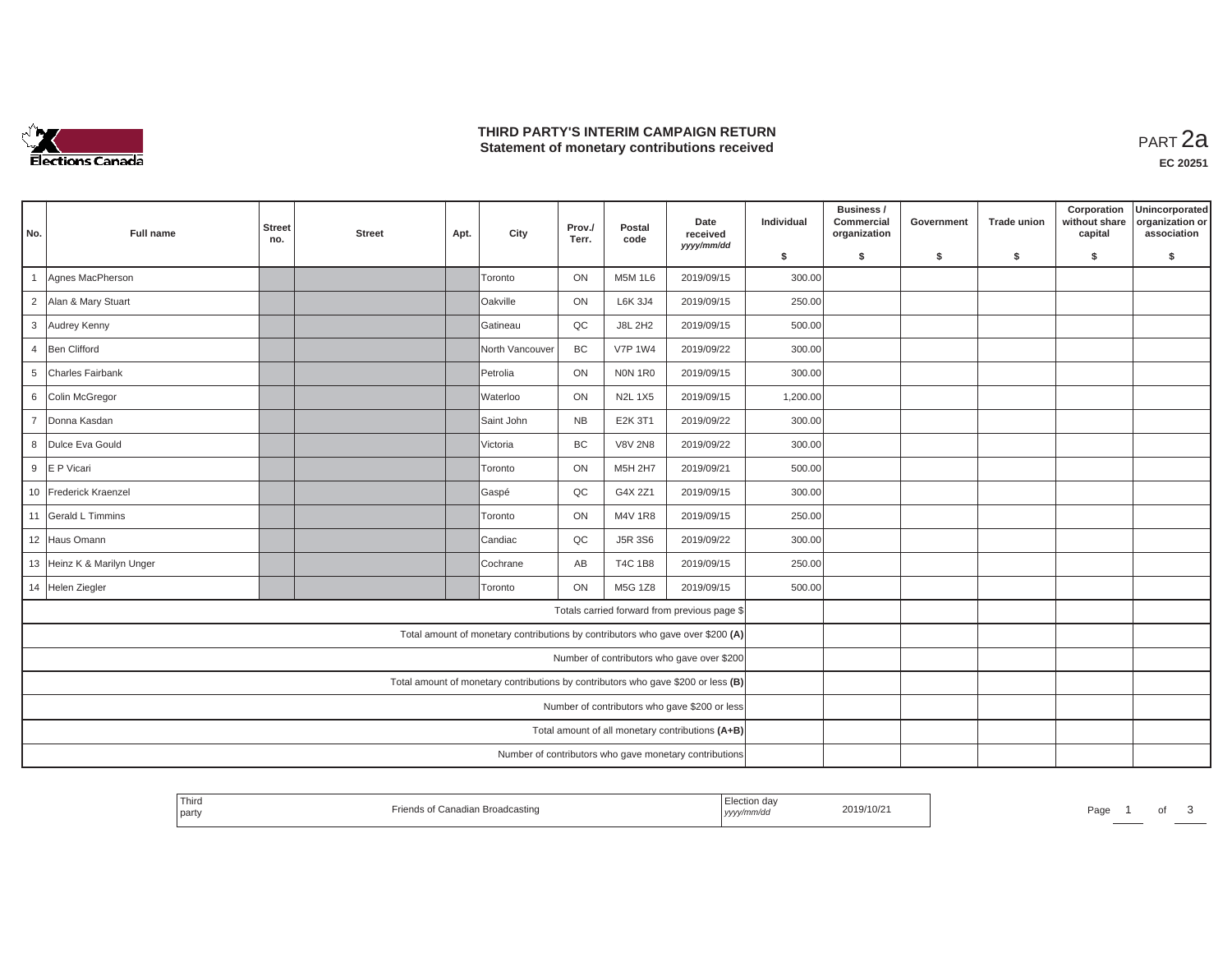

## **THIRD PARTY'S INTERIM CAMPAIGN RETURN THIRD PARTY'S INTERIM CAMPAIGN RETURN<br>Statement of monetary contributions received PART 2a**

| No. | Full name                    | <b>Street</b><br>no. | <b>Street</b> | Apt. | City                                                                              | Prov./<br>Terr. | Postal<br>code | Date<br>received<br>yyyy/mm/dd                         | Individual | Business /<br>Commercial<br>organization | Government | <b>Trade union</b> | Corporation<br>without share<br>capital | Unincorporated<br>organization or<br>association |
|-----|------------------------------|----------------------|---------------|------|-----------------------------------------------------------------------------------|-----------------|----------------|--------------------------------------------------------|------------|------------------------------------------|------------|--------------------|-----------------------------------------|--------------------------------------------------|
|     |                              |                      |               |      |                                                                                   |                 |                |                                                        | \$         | s.                                       | -\$        | -S                 | \$                                      | \$                                               |
|     | 15 J A Keith                 |                      |               |      | Rockcliffe                                                                        | ON              | K1M 0X4        | 2019/09/15                                             | 500.00     |                                          |            |                    |                                         |                                                  |
|     | 16 John & Carole Serjeantson |                      |               |      | <b>Cowansville</b>                                                                | QC              | <b>J2K 2L2</b> | 2019/09/22                                             | 300.00     |                                          |            |                    |                                         |                                                  |
|     | 17 Joseph & Caren Brookes    |                      |               |      | lNanaimo                                                                          | <b>BC</b>       | <b>V9R 3L5</b> | 2019/09/15                                             | 400.00     |                                          |            |                    |                                         |                                                  |
|     | 18 Judith Helliwell          |                      |               |      | Vancouver                                                                         | BC              | <b>V6R 1C2</b> | 2019/09/15                                             | 250.00     |                                          |            |                    |                                         |                                                  |
|     | 19 Margaret Cameron          |                      |               |      | London                                                                            | ON              | <b>N6H 5J3</b> | 2019/09/22                                             | 300.00     |                                          |            |                    |                                         |                                                  |
|     | 20 Margaret-Ann & F Smith    |                      |               |      | Winnipeg                                                                          | MB              | R3T 1V6        | 2019/09/22                                             | 300.00     |                                          |            |                    |                                         |                                                  |
|     | 21 Mary Sinclair             |                      |               |      | Toronto                                                                           | ON              | M4W 2A4        | 2019/09/15                                             | 500.00     |                                          |            |                    |                                         |                                                  |
|     | 22 Mary Kerr                 |                      |               |      | Victoria                                                                          | <b>BC</b>       | <b>V8S 4P3</b> | 2019/09/15                                             | 250.00     |                                          |            |                    |                                         |                                                  |
|     | 23 Mary Brown                |                      |               |      | Coquitlam                                                                         | <b>BC</b>       | V3J 2E8        | 2019/09/22                                             | 300.00     |                                          |            |                    |                                         |                                                  |
|     | 24 Morley E Munn             |                      |               |      | Moose Jaw                                                                         | <b>SK</b>       | <b>S6H 2G8</b> | 2019/09/15                                             | 400.00     |                                          |            |                    |                                         |                                                  |
|     | 25 Mortimer Bercovitch       |                      |               |      | lOttawa                                                                           | ON              | K1H 5T5        | 2019/09/22                                             | 250.00     |                                          |            |                    |                                         |                                                  |
|     | 26 Robert Munsch             |                      |               |      | Guelph                                                                            | ON              | <b>N1G 4X7</b> | 2019/09/15                                             | 1,000.00   |                                          |            |                    |                                         |                                                  |
|     | 27 Sharon Ramsdale           |                      |               |      | lVernon                                                                           | <b>BC</b>       | V1T 4G3        | 2019/09/15                                             | 300.00     |                                          |            |                    |                                         |                                                  |
|     | 28 Sheila Fischer            |                      |               |      | Montreal                                                                          | QC              | <b>H4C 3P9</b> | 2019/09/22                                             | 300.00     |                                          |            |                    |                                         |                                                  |
|     |                              |                      |               |      |                                                                                   |                 |                | Totals carried forward from previous page \$           |            |                                          |            |                    |                                         |                                                  |
|     |                              |                      |               |      | Total amount of monetary contributions by contributors who gave over \$200 (A)    |                 |                |                                                        |            |                                          |            |                    |                                         |                                                  |
|     |                              |                      |               |      |                                                                                   |                 |                | Number of contributors who gave over \$200             |            |                                          |            |                    |                                         |                                                  |
|     |                              |                      |               |      | Total amount of monetary contributions by contributors who gave \$200 or less (B) |                 |                |                                                        |            |                                          |            |                    |                                         |                                                  |
|     |                              |                      |               |      |                                                                                   |                 |                | Number of contributors who gave \$200 or less          |            |                                          |            |                    |                                         |                                                  |
|     |                              |                      |               |      |                                                                                   |                 |                | Total amount of all monetary contributions (A+B)       |            |                                          |            |                    |                                         |                                                  |
|     |                              |                      |               |      |                                                                                   |                 |                | Number of contributors who gave monetary contributions |            |                                          |            |                    |                                         |                                                  |

| <sup>1</sup> Third<br>party | $ -$<br>f Canadian Broadcasting | ≞lection da∖<br>yyyy/mm/aa | 2019/10/2 | Page |  |  |
|-----------------------------|---------------------------------|----------------------------|-----------|------|--|--|
|                             |                                 |                            |           |      |  |  |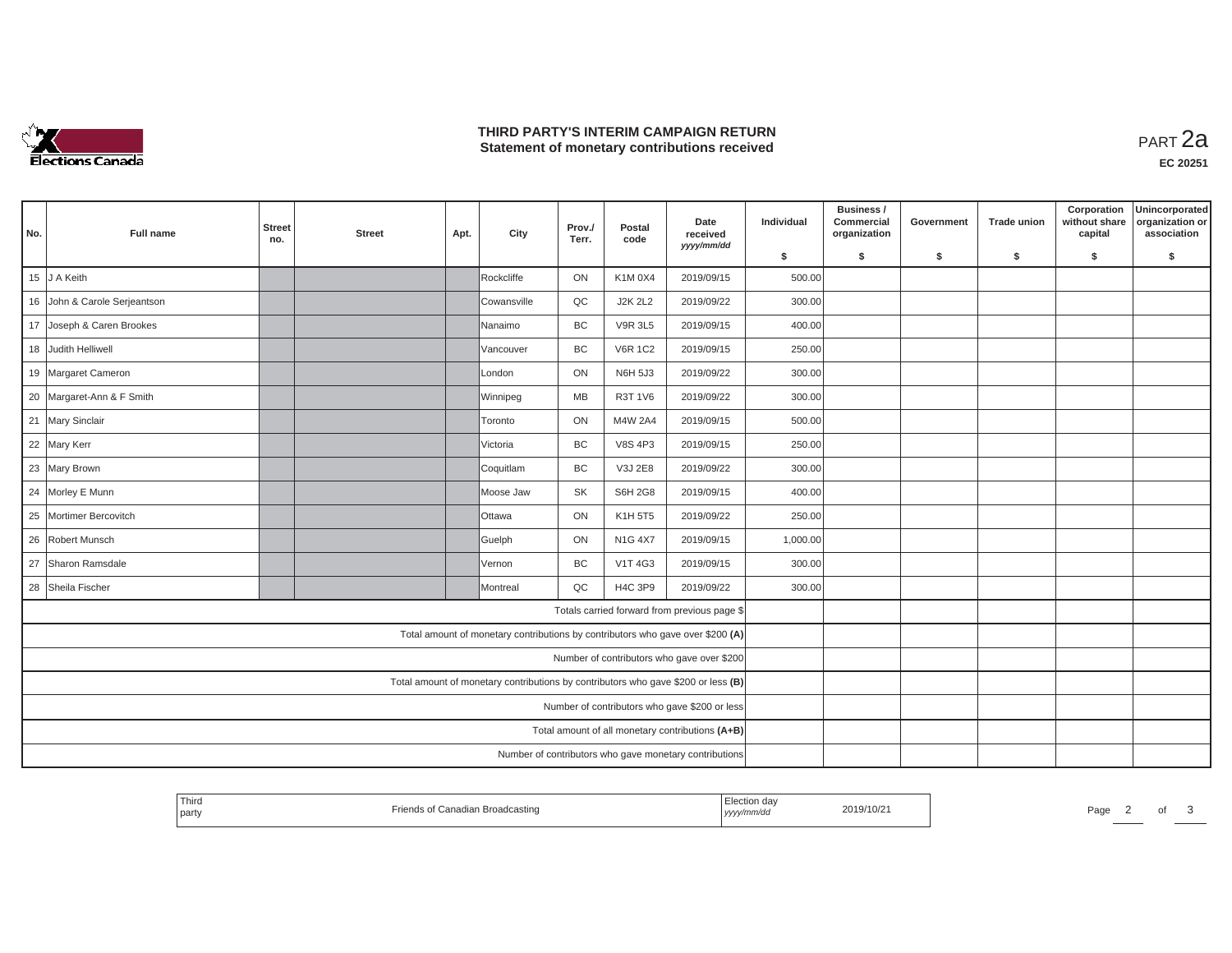

## **THIRD PARTY'S INTERIM CAMPAIGN RETURN THIRD PARTY'S INTERIM CAMPAIGN RETURN<br>Statement of monetary contributions received PART 2a**

| No.                                           | Full name                  | <b>Street</b><br>no.                                                                             | <b>Street</b> | Apt. | City             | Prov./<br>Terr. | Postal<br>code | Date<br>received<br>yyyy/mm/dd                                                 | Individual | Business /<br>Commercial<br>organization | Government | <b>Trade union</b> | Corporation<br>without share<br>capital | Unincorporated<br>organization or<br>association |
|-----------------------------------------------|----------------------------|--------------------------------------------------------------------------------------------------|---------------|------|------------------|-----------------|----------------|--------------------------------------------------------------------------------|------------|------------------------------------------|------------|--------------------|-----------------------------------------|--------------------------------------------------|
|                                               |                            |                                                                                                  |               |      |                  |                 |                |                                                                                | \$         | \$                                       | \$         | -S                 | \$                                      | \$                                               |
|                                               | 29 William & Shirley Uhryn |                                                                                                  |               |      | Parkland Country | AB              | <b>T7Y 2T2</b> | 2019/09/22                                                                     | 1,000.00   |                                          |            |                    |                                         |                                                  |
|                                               | 30 William J Beck          |                                                                                                  |               |      | Kingston         | ON              | K7L 3A2        | 2019/09/15                                                                     | 500.00     |                                          |            |                    |                                         |                                                  |
|                                               |                            |                                                                                                  |               |      |                  |                 |                |                                                                                |            |                                          |            |                    |                                         |                                                  |
|                                               |                            |                                                                                                  |               |      |                  |                 |                |                                                                                |            |                                          |            |                    |                                         |                                                  |
|                                               |                            |                                                                                                  |               |      |                  |                 |                |                                                                                |            |                                          |            |                    |                                         |                                                  |
|                                               |                            |                                                                                                  |               |      |                  |                 |                |                                                                                |            |                                          |            |                    |                                         |                                                  |
|                                               |                            |                                                                                                  |               |      |                  |                 |                |                                                                                |            |                                          |            |                    |                                         |                                                  |
|                                               |                            |                                                                                                  |               |      |                  |                 |                |                                                                                |            |                                          |            |                    |                                         |                                                  |
|                                               |                            |                                                                                                  |               |      |                  |                 |                |                                                                                |            |                                          |            |                    |                                         |                                                  |
|                                               |                            |                                                                                                  |               |      |                  |                 |                |                                                                                |            |                                          |            |                    |                                         |                                                  |
|                                               |                            |                                                                                                  |               |      |                  |                 |                |                                                                                |            |                                          |            |                    |                                         |                                                  |
|                                               |                            |                                                                                                  |               |      |                  |                 |                |                                                                                |            |                                          |            |                    |                                         |                                                  |
|                                               |                            |                                                                                                  |               |      |                  |                 |                |                                                                                |            |                                          |            |                    |                                         |                                                  |
|                                               |                            |                                                                                                  |               |      |                  |                 |                |                                                                                |            |                                          |            |                    |                                         |                                                  |
|                                               |                            |                                                                                                  |               |      |                  |                 |                | Totals carried forward from previous page \$                                   |            |                                          |            |                    |                                         |                                                  |
|                                               |                            |                                                                                                  |               |      |                  |                 |                | Total amount of monetary contributions by contributors who gave over \$200 (A) | 12,400.00  |                                          |            |                    |                                         |                                                  |
|                                               |                            |                                                                                                  |               |      |                  |                 |                | Number of contributors who gave over \$200                                     | 30         |                                          |            |                    |                                         |                                                  |
|                                               |                            | Total amount of monetary contributions by contributors who gave \$200 or less $(B)$<br>67,990.00 |               |      |                  |                 |                |                                                                                |            |                                          |            |                    |                                         |                                                  |
| Number of contributors who gave \$200 or less |                            |                                                                                                  |               |      |                  |                 |                |                                                                                | 1,146      |                                          |            |                    |                                         |                                                  |
|                                               |                            |                                                                                                  |               |      |                  |                 |                | Total amount of all monetary contributions (A+B)                               | 80,390.00  |                                          |            |                    |                                         |                                                  |
|                                               |                            |                                                                                                  |               |      |                  |                 |                | Number of contributors who gave monetary contributions                         | 1,176      |                                          |            |                    |                                         |                                                  |

| Third<br>ın aa<br>l party<br>,,,,,<br>1111. | 2019/10/21 | Pagu |  |  |  |
|---------------------------------------------|------------|------|--|--|--|
|---------------------------------------------|------------|------|--|--|--|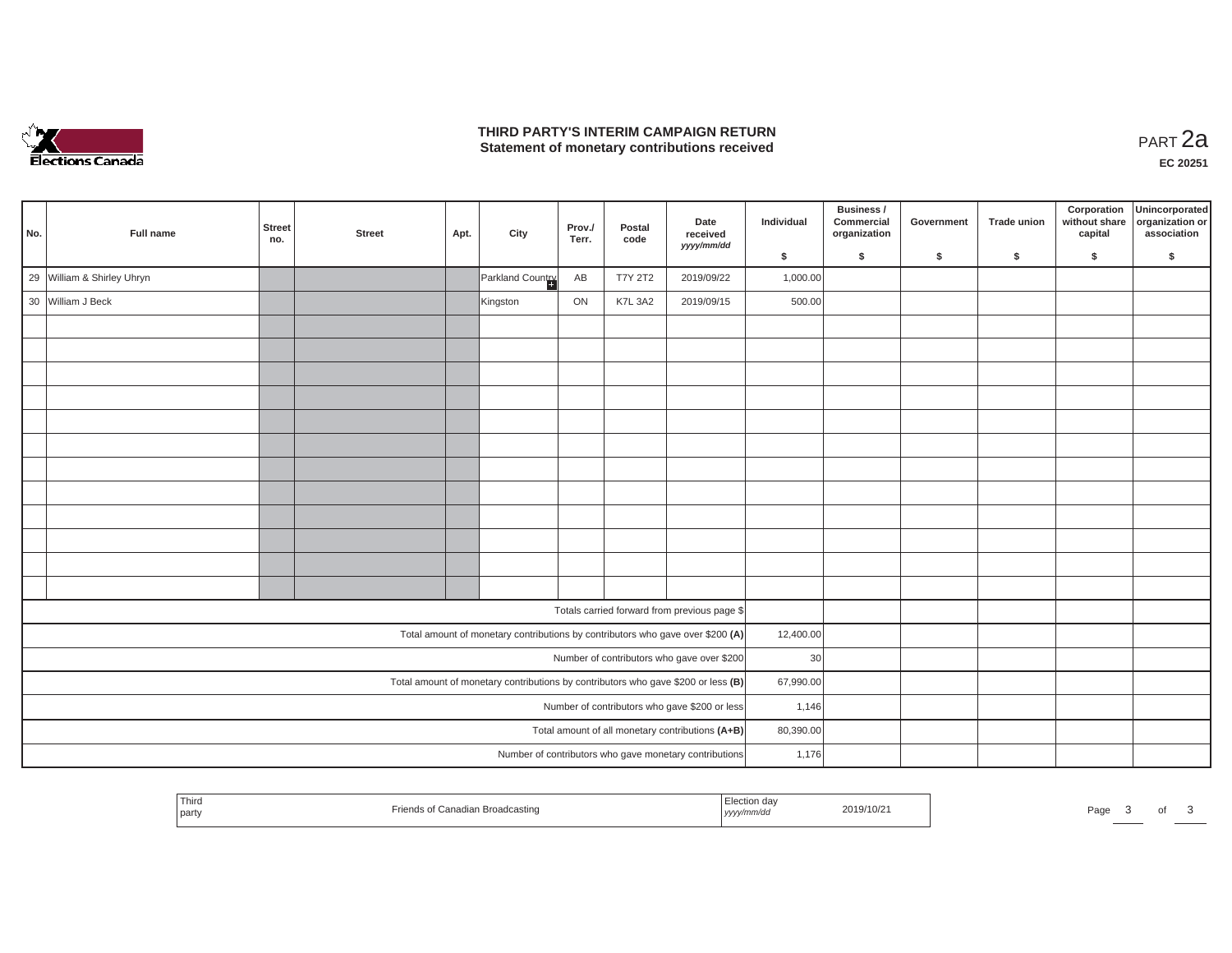

## **THIRD PARTY'S INTERIM CAMPAIGN RETURN**  THIRD PARTY'S INTERIM CAMPAIGN RETURN<br>Statement of non-monetary contributions received<br>**PART 2**b

**EC 20251**

|                                                      | No. | Full name | Street<br>no. | <b>Street</b> | Apt. | City | Prov./<br>Terr. | Postal<br>code | Date<br>received<br>yyyy/mm/dd                                                        | Individual | Business /<br>Commercial<br>organization | Government | <b>Trade union</b> | Corporation<br>capital | Unincorporated<br>without share organization or<br>association |
|------------------------------------------------------|-----|-----------|---------------|---------------|------|------|-----------------|----------------|---------------------------------------------------------------------------------------|------------|------------------------------------------|------------|--------------------|------------------------|----------------------------------------------------------------|
|                                                      |     |           |               |               |      |      |                 |                |                                                                                       | \$         | \$                                       | \$         | \$                 | \$                     | \$                                                             |
|                                                      |     |           |               |               |      |      |                 |                |                                                                                       |            |                                          |            |                    |                        |                                                                |
|                                                      |     |           |               |               |      |      |                 |                |                                                                                       |            |                                          |            |                    |                        |                                                                |
|                                                      |     |           |               |               |      |      |                 |                |                                                                                       |            |                                          |            |                    |                        |                                                                |
|                                                      |     |           |               |               |      |      |                 |                |                                                                                       |            |                                          |            |                    |                        |                                                                |
|                                                      |     |           |               |               |      |      |                 |                |                                                                                       |            |                                          |            |                    |                        |                                                                |
|                                                      |     |           |               |               |      |      |                 |                |                                                                                       |            |                                          |            |                    |                        |                                                                |
|                                                      |     |           |               |               |      |      |                 |                |                                                                                       |            |                                          |            |                    |                        |                                                                |
|                                                      |     |           |               |               |      |      |                 |                |                                                                                       |            |                                          |            |                    |                        |                                                                |
|                                                      |     |           |               |               |      |      |                 |                |                                                                                       |            |                                          |            |                    |                        |                                                                |
|                                                      |     |           |               |               |      |      |                 |                |                                                                                       |            |                                          |            |                    |                        |                                                                |
|                                                      |     |           |               |               |      |      |                 |                |                                                                                       |            |                                          |            |                    |                        |                                                                |
|                                                      |     |           |               |               |      |      |                 |                |                                                                                       |            |                                          |            |                    |                        |                                                                |
|                                                      |     |           |               |               |      |      |                 |                |                                                                                       |            |                                          |            |                    |                        |                                                                |
|                                                      |     |           |               |               |      |      |                 |                |                                                                                       |            |                                          |            |                    |                        |                                                                |
|                                                      |     |           |               |               |      |      |                 |                | Totals carried forward from previous page \$                                          |            |                                          |            |                    |                        |                                                                |
|                                                      |     |           |               |               |      |      |                 |                | Total amount of non-monetary contributions by contributors who gave over \$200 (A)    |            |                                          |            |                    |                        |                                                                |
|                                                      |     |           |               |               |      |      |                 |                | Number of contributors who gave over \$200                                            |            |                                          |            |                    |                        |                                                                |
|                                                      |     |           |               |               |      |      |                 |                | Total amount of non-monetary contributions by contributors who gave \$200 or less (B) |            |                                          |            |                    |                        |                                                                |
| Number of contributors who gave \$200 or less        |     |           |               |               |      |      |                 |                |                                                                                       |            |                                          |            |                    |                        |                                                                |
| Total amount of all non-monetary contributions (A+B) |     |           |               |               |      |      |                 |                |                                                                                       |            |                                          |            |                    |                        |                                                                |
|                                                      |     |           |               |               |      |      |                 |                | Number of contributors who gave non-monetary contributions                            |            |                                          |            |                    |                        |                                                                |

| Third<br>party | วรtinเ | ,,,, | 2019/10/2 | Page |  | $\cdot$ |  |
|----------------|--------|------|-----------|------|--|---------|--|
|----------------|--------|------|-----------|------|--|---------|--|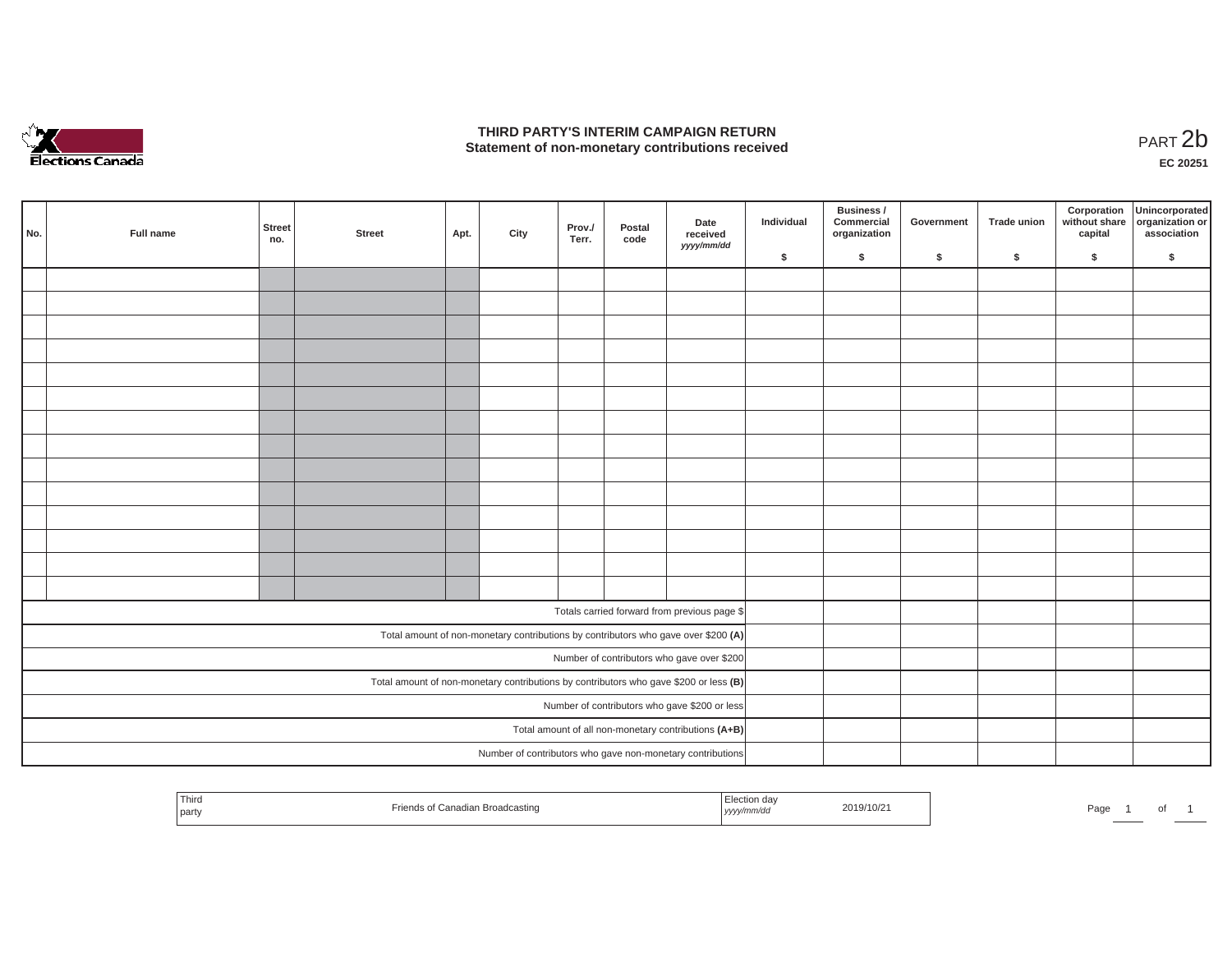

#### **THIRD PARTY'S INTERIM CAMPAIGN RETURN**  RD PARTY'S INTERIM CAMPAIGN RETURN<br>Statement of operating loans received **PART 2c**

**EC 20251**

| No. | Full name | <b>Street</b><br>no. | <b>Street</b> | Apt. | City | Prov./<br>Terr. | Postal<br>code | Date<br>received<br>yyyy/mm/dd                                    | Individual | Business /<br>Commercial<br>organization | Government | Trade union | Corporation<br>capital | Unincorporated<br>without share organization or<br>association |
|-----|-----------|----------------------|---------------|------|------|-----------------|----------------|-------------------------------------------------------------------|------------|------------------------------------------|------------|-------------|------------------------|----------------------------------------------------------------|
|     |           |                      |               |      |      |                 |                |                                                                   | \$         | $\sqrt{2}$                               | \$         | $\sqrt{2}$  | \$                     | \$                                                             |
|     |           |                      |               |      |      |                 |                |                                                                   |            |                                          |            |             |                        |                                                                |
|     |           |                      |               |      |      |                 |                |                                                                   |            |                                          |            |             |                        |                                                                |
|     |           |                      |               |      |      |                 |                |                                                                   |            |                                          |            |             |                        |                                                                |
|     |           |                      |               |      |      |                 |                |                                                                   |            |                                          |            |             |                        |                                                                |
|     |           |                      |               |      |      |                 |                |                                                                   |            |                                          |            |             |                        |                                                                |
|     |           |                      |               |      |      |                 |                |                                                                   |            |                                          |            |             |                        |                                                                |
|     |           |                      |               |      |      |                 |                |                                                                   |            |                                          |            |             |                        |                                                                |
|     |           |                      |               |      |      |                 |                |                                                                   |            |                                          |            |             |                        |                                                                |
|     |           |                      |               |      |      |                 |                |                                                                   |            |                                          |            |             |                        |                                                                |
|     |           |                      |               |      |      |                 |                |                                                                   |            |                                          |            |             |                        |                                                                |
|     |           |                      |               |      |      |                 |                |                                                                   |            |                                          |            |             |                        |                                                                |
|     |           |                      |               |      |      |                 |                |                                                                   |            |                                          |            |             |                        |                                                                |
|     |           |                      |               |      |      |                 |                |                                                                   |            |                                          |            |             |                        |                                                                |
|     |           |                      |               |      |      |                 |                |                                                                   |            |                                          |            |             |                        |                                                                |
|     |           |                      |               |      |      |                 |                | Totals carried forward from previous page \$                      |            |                                          |            |             |                        |                                                                |
|     |           |                      |               |      |      |                 |                | Total amount of loans by lenders who provided over \$200 (A)      |            |                                          |            |             |                        |                                                                |
|     |           |                      |               |      |      |                 |                | Number of lenders who provided over \$200                         |            |                                          |            |             |                        |                                                                |
|     |           |                      |               |      |      |                 |                | Total amount of loans by lenders who provided \$200 or less $(B)$ |            |                                          |            |             |                        |                                                                |
|     |           |                      |               |      |      |                 |                | Number of lenders who provided \$200 or less                      |            |                                          |            |             |                        |                                                                |
|     |           |                      |               |      |      |                 |                | Total amount of all loans (A+B)                                   |            |                                          |            |             |                        |                                                                |
|     |           |                      |               |      |      |                 |                | Number of all lenders who provided loans                          |            |                                          |            |             |                        |                                                                |

| Thira<br>I Election day<br>2019/10/2<br>nds of Canadian Broadcasting<br>yyyy/mm/dd<br>party | Page |  |  |  |
|---------------------------------------------------------------------------------------------|------|--|--|--|
|---------------------------------------------------------------------------------------------|------|--|--|--|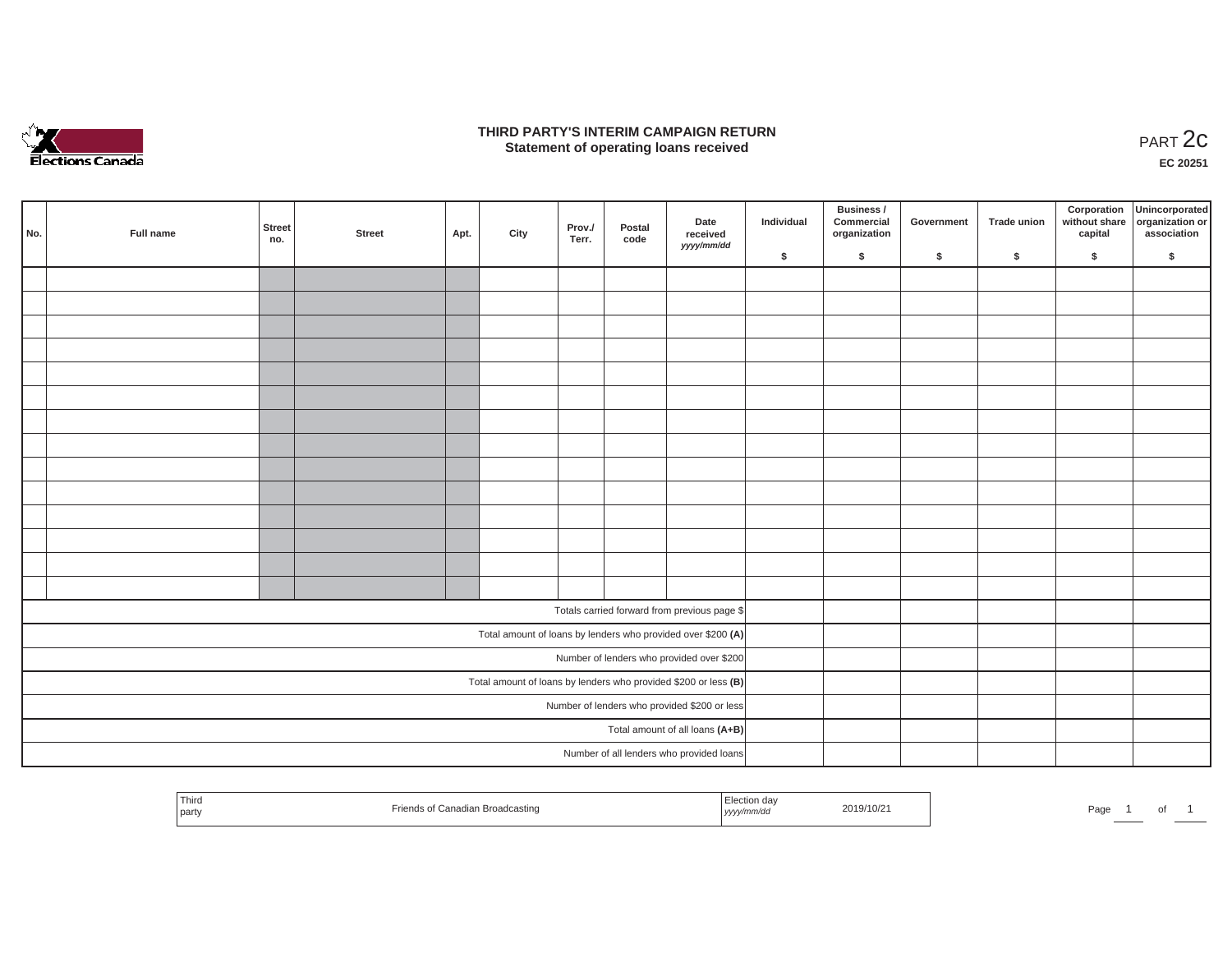

## **THIRD PARTY'S INTERIM CAMPAIGN RETURN SUMMARY STATE SUMMARY OF A SUMMARY OF A SUMMARY OF A SUMMARY OF A SUMMARY OF A SUMMARY OF A SUMMARY OF A SUMMA**<br> **Summary of inflows**

| No.   | Type of contributor / lender                    | <b>Monetary</b><br>contributions<br>(Part 2a)<br>s. | Non-monetary<br>contributions<br>(Part 2b)<br>\$ | Loans<br>(Part 2c)<br>\$ | <b>Total</b><br>\$ | Number of<br>contributors and<br>lenders |
|-------|-------------------------------------------------|-----------------------------------------------------|--------------------------------------------------|--------------------------|--------------------|------------------------------------------|
| 1.    | Individuals                                     | 80,390.00                                           |                                                  |                          |                    |                                          |
|       | 2. Businesses / Commercial organizations        |                                                     |                                                  |                          |                    |                                          |
| 3.    | Governments                                     |                                                     |                                                  |                          |                    |                                          |
| 4.    | Trade unions                                    |                                                     |                                                  |                          |                    |                                          |
|       | 5. Corporations without share capital           |                                                     |                                                  |                          |                    |                                          |
|       | 6. Unincorporated organizations or associations |                                                     |                                                  |                          |                    |                                          |
| 7.    | Total (items 1 to 6)                            | 80,390.00                                           |                                                  |                          |                    |                                          |
| Total |                                                 |                                                     |                                                  |                          |                    |                                          |
|       | 8. Amount of third party's resources used       |                                                     |                                                  |                          | 0.00               |                                          |
|       | 9. Grand total (items $7$ and $8$ )             |                                                     |                                                  |                          | 80,390.00          |                                          |

| Third<br>party | -<br>Canadian Broadcasting | Election day<br>yyyy/mm/dd | 2019/10/21 |
|----------------|----------------------------|----------------------------|------------|
|----------------|----------------------------|----------------------------|------------|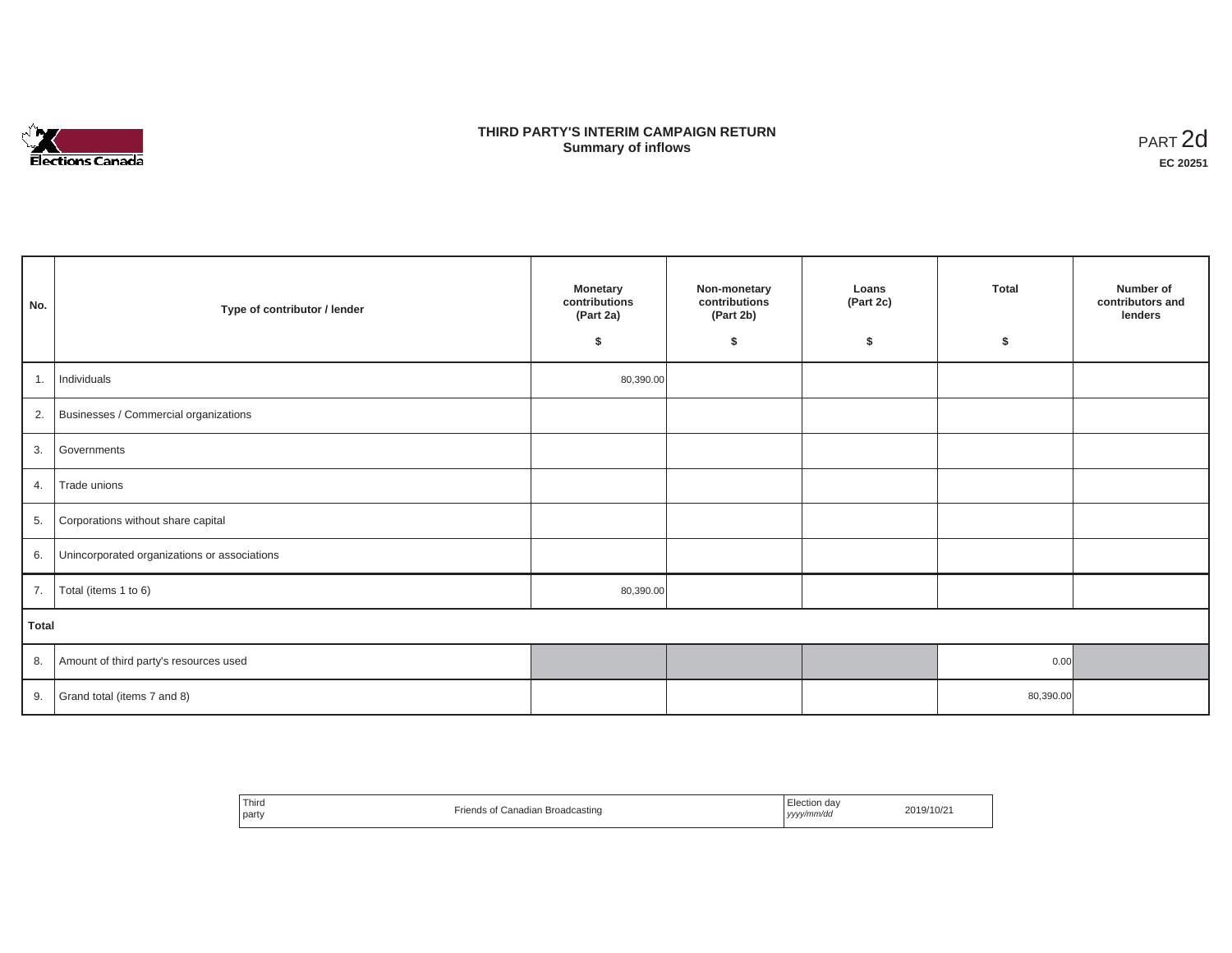

# **THIRD PARTY'S INTERIM CAMPAIGN RETURN Statement of expenses incurred for regulated activities that take place during the pre-election period**  *(Only applicable to a fixed-date general election)*

<code>PART $3$ a</code> **EC 20251**

| No.            | Date<br>incurred<br>yyyy/mm/dd | ED Code<br>(if applicable) | Supplier                 | <b>Expense type</b>  | Expense<br>category | Expense<br>subcategory | <b>Starting date</b><br>of activity,<br>advertisement<br>or survey<br>yyyy/mm/dd | <b>Ending date</b><br>of activity,<br>advertisement<br>or survey<br>yyyy/mm/dd | Place of activity or<br>advertisement        | <b>Expense amount</b><br>\$ |
|----------------|--------------------------------|----------------------------|--------------------------|----------------------|---------------------|------------------------|----------------------------------------------------------------------------------|--------------------------------------------------------------------------------|----------------------------------------------|-----------------------------|
| $\overline{1}$ | 2019/09/14                     |                            | Strategetti              | Partisan Advertising | Advertising         | Mail outs              | 2019/08/28                                                                       |                                                                                | National                                     | 13,918.35                   |
| $\overline{2}$ | 2019/09/11                     |                            | Strategic Communications | Partisan Activities  | Voter Contact       | Calling Services       | 2019/08/25                                                                       |                                                                                | National                                     | 62,911.79                   |
| 3              | 2019/09/09                     |                            | Strategic Communications | Partisan Activities  | Voter Contact       | Calling Services       | 2019/08/02                                                                       |                                                                                | National                                     | 42,695.34                   |
|                |                                |                            |                          |                      |                     |                        |                                                                                  |                                                                                |                                              |                             |
|                |                                |                            |                          |                      |                     |                        |                                                                                  |                                                                                |                                              |                             |
|                |                                |                            |                          |                      |                     |                        |                                                                                  |                                                                                |                                              |                             |
|                |                                |                            |                          |                      |                     |                        |                                                                                  |                                                                                |                                              |                             |
|                |                                |                            |                          |                      |                     |                        |                                                                                  |                                                                                |                                              |                             |
|                |                                |                            |                          |                      |                     |                        |                                                                                  |                                                                                |                                              |                             |
|                |                                |                            |                          |                      |                     |                        |                                                                                  |                                                                                |                                              |                             |
|                |                                |                            |                          |                      |                     |                        |                                                                                  |                                                                                |                                              |                             |
|                |                                |                            |                          |                      |                     |                        |                                                                                  |                                                                                |                                              |                             |
|                |                                |                            |                          |                      |                     |                        |                                                                                  |                                                                                |                                              |                             |
|                |                                |                            |                          |                      |                     |                        |                                                                                  |                                                                                |                                              |                             |
|                |                                |                            |                          |                      |                     |                        |                                                                                  |                                                                                |                                              |                             |
|                |                                |                            |                          |                      |                     |                        |                                                                                  |                                                                                |                                              |                             |
|                |                                |                            |                          |                      |                     |                        |                                                                                  |                                                                                |                                              |                             |
|                |                                |                            |                          |                      |                     |                        |                                                                                  |                                                                                | Totals carried forward from previous page \$ |                             |
|                |                                |                            |                          |                      |                     |                        |                                                                                  |                                                                                | Total \$                                     | 119,525.48                  |

| Third<br>l party | ls of Canadian Broadcasting | Election dav<br>2019/10/21<br>$\sim$ $\sim$<br>yyyy/mm/dd | Page |
|------------------|-----------------------------|-----------------------------------------------------------|------|
|------------------|-----------------------------|-----------------------------------------------------------|------|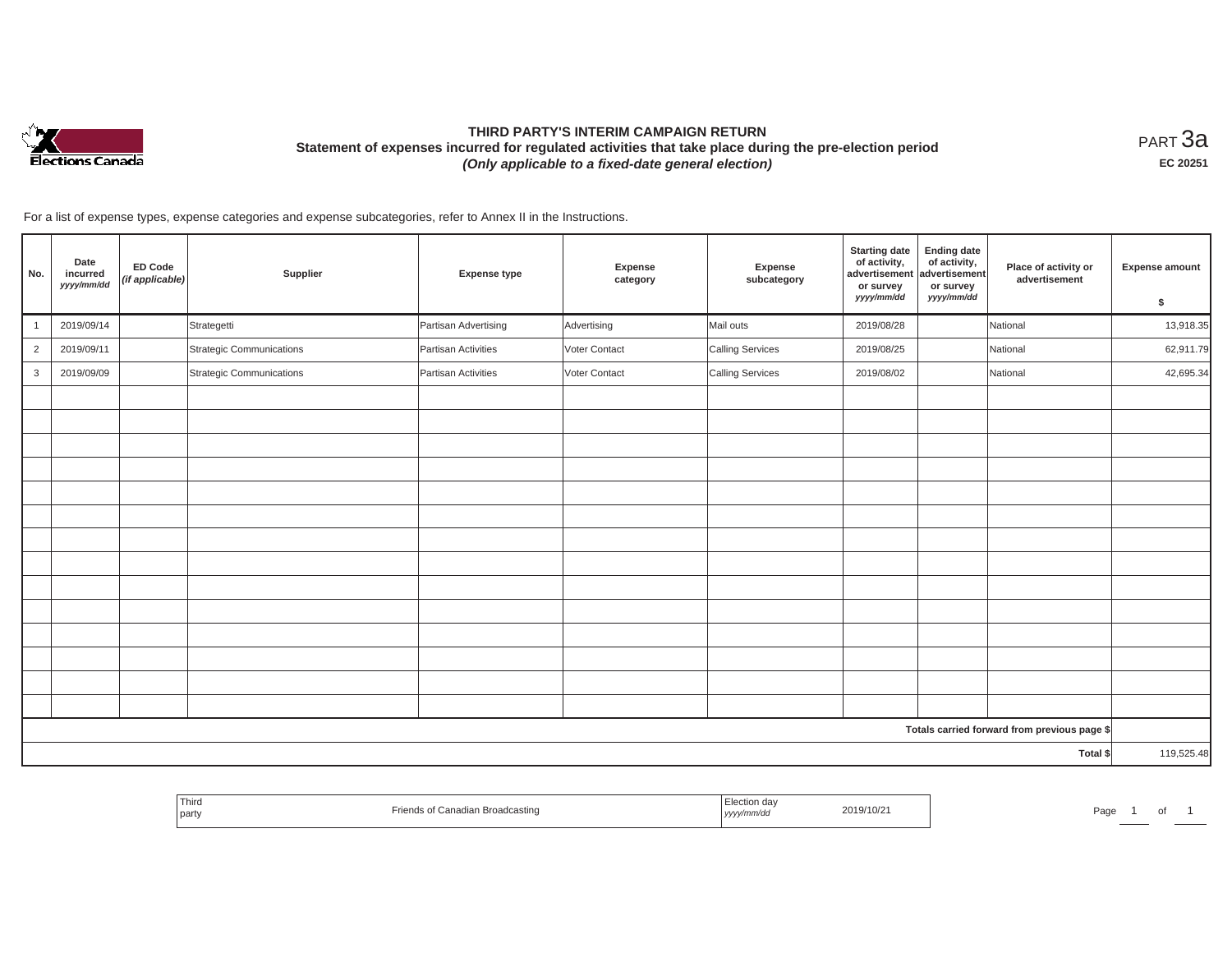

## **THIRD PARTY'S INTERIM CAMPAIGN RETURN Statement of expenses incurred for regulated activities that take place during the election period**<br>РАRТ  $3\mathrm{b}$

| No.            | Date<br>incurred<br>yyyy/mm/dd | <b>ED Code</b><br>(if applicable) | Supplier        | <b>Expense type</b>         | <b>Expense</b><br>category | <b>Expense</b><br>subcategory | <b>Starting date</b><br>of activity,<br>advertisement<br>or survey | <b>Ending date</b><br>of activity,<br>advertisement<br>or survey | Place of activity or<br>advertisement        | <b>Expense amount</b> |
|----------------|--------------------------------|-----------------------------------|-----------------|-----------------------------|----------------------------|-------------------------------|--------------------------------------------------------------------|------------------------------------------------------------------|----------------------------------------------|-----------------------|
|                |                                |                                   |                 |                             |                            |                               | yyyy/mm/dd                                                         | yyyy/mm/dd                                                       |                                              | \$                    |
|                | 2019/04/01                     | 48-019                            | Mohamed Dhanani | <b>Election Advertising</b> | Advertising                | Signs                         | 2019/09/15                                                         |                                                                  | Edmonton Strathcona                          | 101.06                |
| $\overline{2}$ | 2019/04/01                     | 35-084                            | Mohamed Dhanani | <b>Election Advertising</b> | Advertising                | Signs                         | 2019/09/15                                                         |                                                                  | Peterborough-Kawartha                        | 128.62                |
| 3              | 2019/04/01                     | 35-018                            | Mohamed Dhanani | <b>Election Advertising</b> | Advertising                | Signs                         | 2019/09/15                                                         |                                                                  | Davenport                                    | 18.37                 |
| $\overline{4}$ | 2019/04/01                     | 59-005                            | Mohamed Dhanani | <b>Election Advertising</b> | Advertising                | Signs                         | 2019/09/15                                                         |                                                                  | Central Okanagan--Simil                      | 45.93                 |
| 5              | 2019/04/01                     | 48-004                            | Mohamed Dhanani | Election Advertising        | Advertising                | Signs                         | 2019/09/15                                                         |                                                                  | Calgary Centre                               | 45.93                 |
| 6              | 2019/04/01                     | 59-003                            | Mohamed Dhanani | Election Advertising        | Advertising                | Signs                         | 2019/09/15                                                         |                                                                  | <b>Burnaby South</b>                         | 9.19                  |
|                | 2019/04/01                     | 35-038                            | Mohamed Dhanani | <b>Election Advertising</b> | Advertising                | Signs                         | 2019/09/15                                                         |                                                                  | Hamilton West - Ancaste                      | 70.43                 |
| 8              | 2019/04/01                     | 59-014                            | Mohamed Dhanani | <b>Election Advertising</b> | Advertising                | Signs                         | 2019/09/15                                                         |                                                                  | Kelowna--Lake Country                        | 70.43                 |
| 9              | 2019/04/01                     | 35-053                            | Mohamed Dhanani | <b>Election Advertising</b> | Advertising                | Signs                         | 2019/09/15                                                         |                                                                  | London West                                  | 76.56                 |
| 10             | 2019/04/01                     | 35-061                            | Mohamed Dhanani | Election Advertising        | Advertising                | Signs                         | 2019/09/15                                                         |                                                                  | Mississauga Lakeshore                        | 21.44                 |
| 11             | 2019/04/01                     | 35-072                            | Mohamed Dhanani | <b>Election Advertising</b> | Advertising                | Signs                         | 2019/09/15                                                         |                                                                  | Oakville                                     | 33.69                 |
| 12             | 2019/04/01                     | 35-112                            | Mohamed Dhanani | <b>Election Advertising</b> | Advertising                | Signs                         | 2019/09/15                                                         |                                                                  | Waterloo                                     | 3.06                  |
| 13             | 2019/04/01                     | 48-014                            | Mohamed Dhanani | Election Advertising        | Advertising                | Signs                         | 2019/09/15                                                         |                                                                  | <b>Edmonton Centre</b>                       | 58.18                 |
| 14             | 2019/04/01                     | 35-021                            | Mohamed Dhanani | Election Advertising        | Advertising                | Signs                         | 2019/09/15                                                         |                                                                  | Don Valley West                              | 21.44                 |
| 15             | 2019/04/01                     | 35-081                            | Mohamed Dhanani | Election Advertising        | Advertising                | Signs                         | 2019/09/15                                                         |                                                                  | Parkdale-High Park                           | 18.37                 |
| 16             | 2019/04/01                     | 59-002                            | Mohamed Dhanani | <b>Election Advertising</b> | Advertising                | Signs                         | 2019/09/15                                                         |                                                                  | Burnaby North--Seymour                       | 24.50                 |
| 17             | 2019/04/01                     | 35-075                            | Mohamed Dhanani | Election Advertising        | Advertising                | Signs                         | 2019/09/15                                                         |                                                                  | Ottawa Centre                                | 107.18                |
|                |                                |                                   |                 |                             |                            |                               |                                                                    |                                                                  | Totals carried forward from previous page \$ |                       |
|                |                                |                                   |                 |                             |                            |                               |                                                                    |                                                                  | Total \$                                     |                       |

| Third<br>adcastino<br>nagian Broad<br>l partv<br>110 F | l Ud<br>ົ <sup>າ19/10/</sup> ∠ົ<br><i>iriva</i><br>, уууу | Page |
|--------------------------------------------------------|-----------------------------------------------------------|------|
|--------------------------------------------------------|-----------------------------------------------------------|------|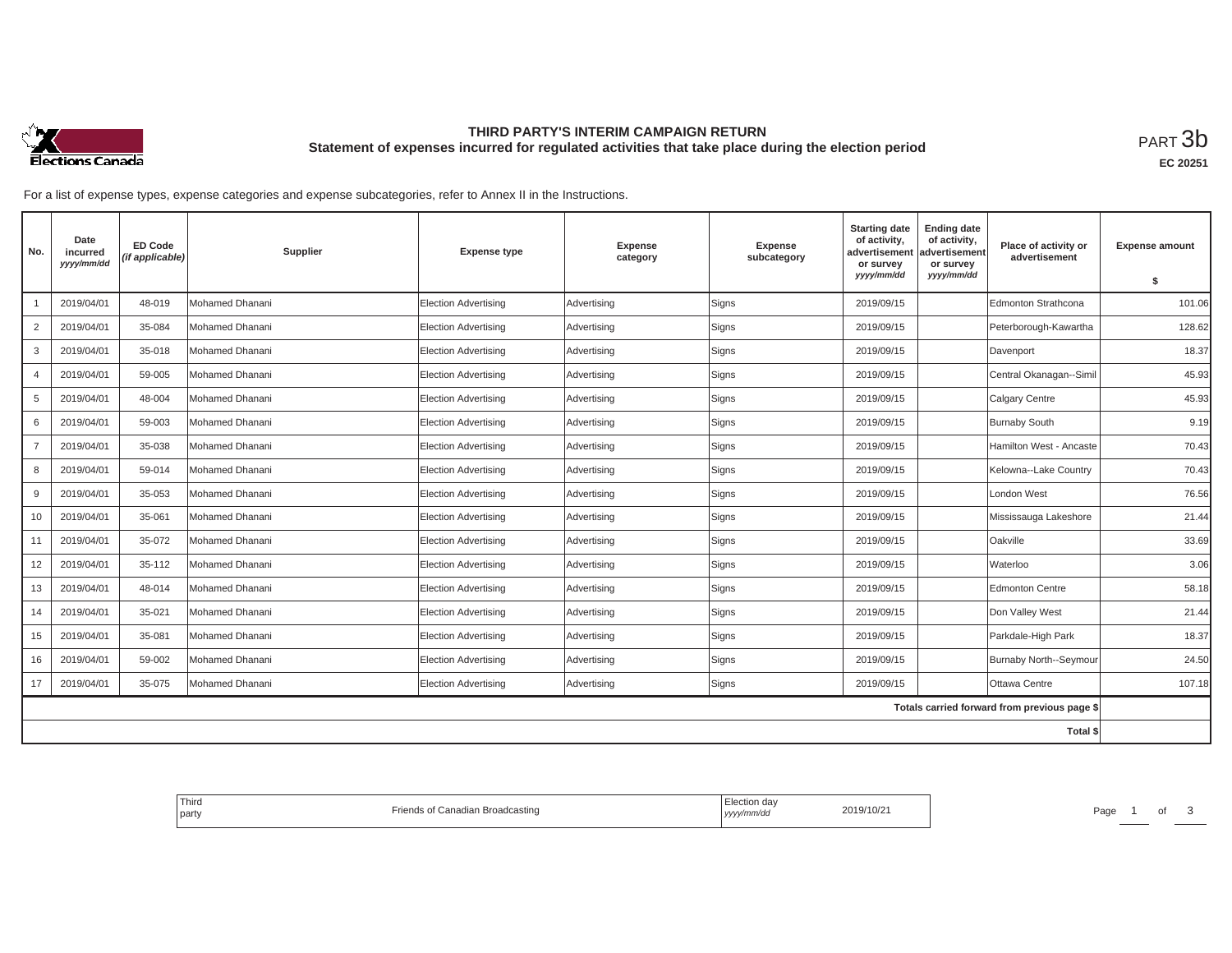

## **THIRD PARTY'S INTERIM CAMPAIGN RETURN Statement of expenses incurred for regulated activities that take place during the election period**<br>РАRТ  $3\mathrm{b}$

**EC 20251**

| No. | Date<br>incurred<br>yyyy/mm/dd | <b>ED Code</b><br>(if applicable) | Supplier                        | <b>Expense type</b>         | <b>Expense</b><br>category | <b>Expense</b><br>subcategory | <b>Starting date</b><br>of activity,<br>advertisement<br>or survey<br>yyyy/mm/dd | <b>Ending date</b><br>of activity,<br>advertisement<br>or survey<br>yyyy/mm/dd | Place of activity or<br>advertisement        | <b>Expense amount</b> |
|-----|--------------------------------|-----------------------------------|---------------------------------|-----------------------------|----------------------------|-------------------------------|----------------------------------------------------------------------------------|--------------------------------------------------------------------------------|----------------------------------------------|-----------------------|
|     |                                |                                   |                                 |                             |                            |                               |                                                                                  |                                                                                |                                              | \$                    |
| 18  | 2019/04/01                     | 59-029                            | Mohamed Dhanani                 | <b>Election Advertising</b> | Advertising                | Signs                         | 2019/09/15                                                                       |                                                                                | South Okanaga--West K                        | 64.31                 |
| 19  | 2019/04/01                     | 35-019                            | Mohamed Dhanani                 | Election Advertising        | Advertising                | Signs                         | 2019/09/15                                                                       |                                                                                | Toronto-Danforth                             | 49.00                 |
| 20  | 2019/04/01                     | 59-030                            | Mohamed Dhanani                 | Election Advertising        | Advertising                | Signs                         | 2019/09/15                                                                       |                                                                                | South Surrey--White Roc                      | 21.44                 |
| 21  | 2019/04/01                     | 35-051                            | Mohamed Dhanani                 | Election Advertising        | Advertising                | Signs                         | 2019/09/15                                                                       |                                                                                | London--Fanshawe                             | 27.56                 |
| 22  | 2019/04/01                     | 48-005                            | Mohamed Dhanani                 | Election Advertising        | Advertising                | Signs                         | 2019/09/15                                                                       |                                                                                | <b>Calgary Confederation</b>                 | 79.62                 |
| 23  | 2019/08/01                     | 35-112                            | The Princess Cinema             | <b>Partisan Activities</b>  | Events                     | Venue Rental                  | 2019/09/26                                                                       |                                                                                | Waterloo                                     | 565.00                |
| 24  | 2019/08/01                     | 35-112                            | The Princess Cinema             | Partisan Activities         | Events                     | Venue Rental                  | 2019/09/26                                                                       |                                                                                | Waterloo                                     | 565.00                |
| 25  | 2019/08/20                     | 35-020                            | Leaside Gardents                | Partisan Activities         | Events                     | Venue Rental                  | 2019/09/30                                                                       |                                                                                | Don Valley West                              | 504.25                |
| 26  | 2019/08/23                     |                                   | Simon Rogers and Liam Johnstone | <b>Election Advertising</b> | Advertising                | Design and development        | 2019/09/11                                                                       | 2019/09/16                                                                     | <b>National</b>                              | 7,000.00              |
| 27  | 2019/08/26                     | 35-051                            | London Central Library          | Partisan Activities         | Events                     | Venue Rental                  | 2019/10/02                                                                       |                                                                                | London                                       | 361.60                |
| 28  | 2019/08/28                     | 35-072                            | City of Oakville                | Partisan Activities         | Events                     | Venue Rental                  | 2019/10/24                                                                       |                                                                                | Oakville                                     | 399.70                |
| 29  | 2019/09/02                     |                                   | Toast + Jam                     | Election Advertising        | Advertising                | <b>Production Costs</b>       | 2019/09/11                                                                       | 2019/09/16                                                                     | National                                     | 29,681.47             |
| 30  | 2019/09/02                     |                                   | touché!                         | Election Advertising        | Advertising                | <b>Placement Costs</b>        | 2019/09/11                                                                       | 2019/09/16                                                                     | <b>National</b>                              | 180,624.91            |
| 31  | 2019/09/04                     |                                   | Stephen Thomas Limited          | Election Advertising        | Advertising                | Mail outs                     | 2019/09/20                                                                       |                                                                                | National                                     | 75,000.00             |
| 32  | 2019/09/12                     |                                   | <b>Staples</b>                  | Election Advertising        | Advertising                | <b>Production Costs</b>       | 2019/09/12                                                                       |                                                                                | National                                     | 193.22                |
| 33  | 2019/09/13                     |                                   | Good Foot Delivery              | Partisan Activities         | <b>Other</b>               | Shipping                      | 2019/09/13                                                                       |                                                                                | National                                     | 18.00                 |
| 34  | 2019/09/15                     |                                   | Strategic Communications        | <b>Partisan Activities</b>  | Voter Contact              | Calling services              | 2019/08/28                                                                       |                                                                                | National                                     | 27,872.00             |
|     |                                |                                   |                                 |                             |                            |                               |                                                                                  |                                                                                | Totals carried forward from previous page \$ |                       |
|     |                                |                                   |                                 |                             |                            |                               |                                                                                  |                                                                                | Total \$                                     |                       |

| Third<br>$ -$<br>Friends of<br>f Canadian Broadcasting<br>I party | Election day<br>2019/10/2<br>, yyyy/mm/dd | Page |
|-------------------------------------------------------------------|-------------------------------------------|------|
|-------------------------------------------------------------------|-------------------------------------------|------|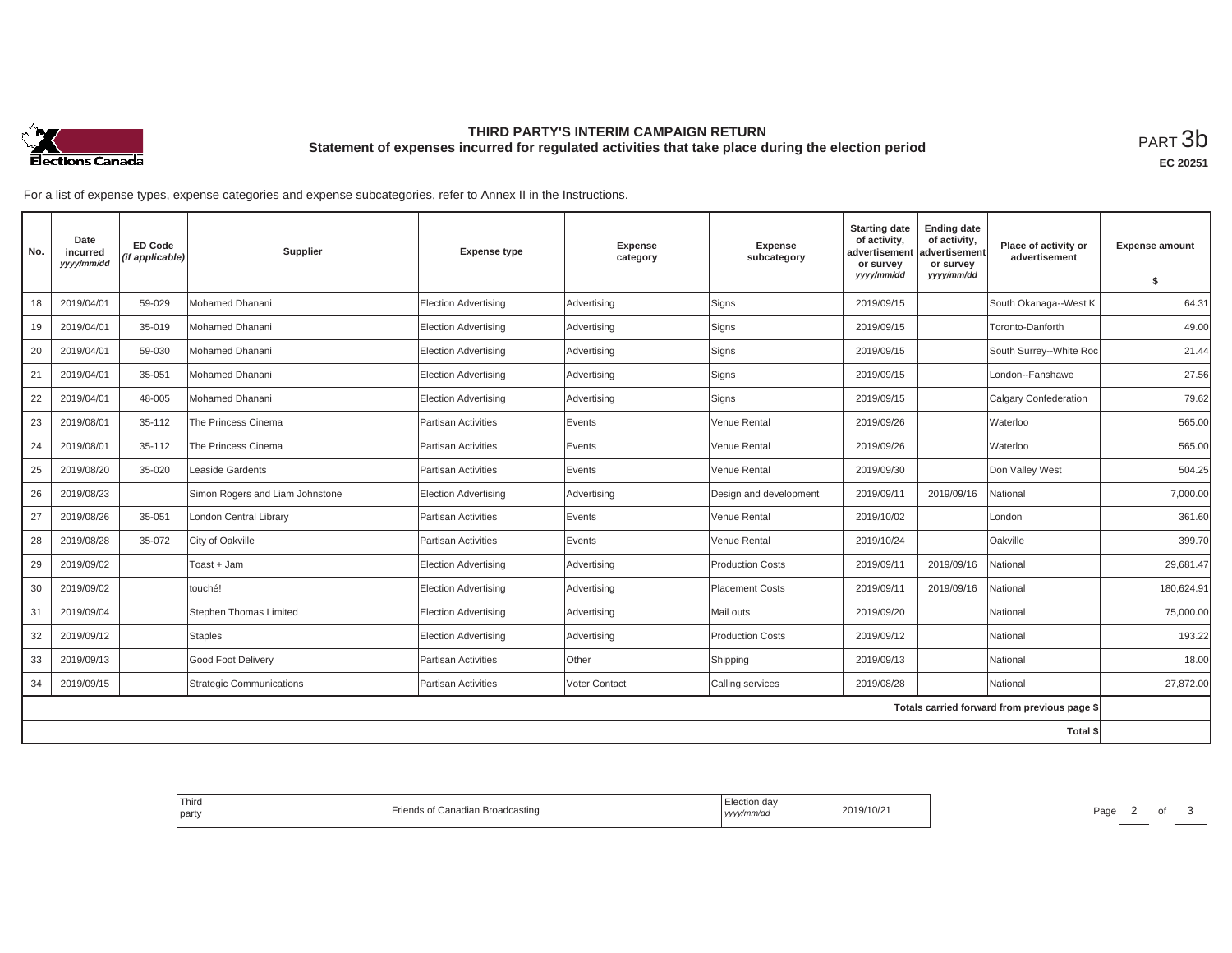

## **THIRD PARTY'S INTERIM CAMPAIGN RETURN Statement of expenses incurred for regulated activities that take place during the election period**<br>РАRТ  $3\mathrm{b}$

| No. | Date<br>incurred<br>yyyy/mm/dd | <b>ED Code</b><br>(if applicable) | Supplier       | <b>Expense type</b>  | Expense<br>category | Expense<br>subcategory  | <b>Starting date</b><br>of activity,<br>advertisement<br>or survey<br>yyyy/mm/dd | <b>Ending date</b><br>of activity,<br>advertisement<br>or survey<br>yyyy/mm/dd | Place of activity or<br>advertisement        | Expense amount<br>\$ |
|-----|--------------------------------|-----------------------------------|----------------|----------------------|---------------------|-------------------------|----------------------------------------------------------------------------------|--------------------------------------------------------------------------------|----------------------------------------------|----------------------|
| 35  | 2019/09/18                     | 35-018                            | Vistaprint     | Election Advertising | Advertising         | Production Costs        | 2019/09/18                                                                       |                                                                                | Davenport                                    | 283.61               |
| 36  | 2019/09/19                     |                                   | <b>Staples</b> | Election Advertising | Advertising         | <b>Production Costs</b> | 2019/09/19                                                                       |                                                                                | National                                     | 187.33               |
| 37  | 2019/09/19                     |                                   | Le Devoir      | Election Advertising | Advertising         | Placement Costs         | 2019/09/28                                                                       |                                                                                | National                                     | 4,294.00             |
| 38  | 2019/09/19                     |                                   | The Walrus     | Election Advertising | Advertising         | Placement Costs         | 2019/09/26                                                                       |                                                                                | National                                     | 500.00               |
| 39  | 2019/09/20                     |                                   | Canada Post    | Election Advertising | Other               | Shipping                | 2019/09/20                                                                       |                                                                                | National                                     | 118.29               |
| 40  | 2019/09/26                     |                                   | Canada Post    | Election Advertising | Other               | Shipping                | 2019/09/20                                                                       |                                                                                | National                                     | 106.95               |
|     |                                |                                   |                |                      |                     |                         |                                                                                  |                                                                                |                                              |                      |
|     |                                |                                   |                |                      |                     |                         |                                                                                  |                                                                                |                                              |                      |
|     |                                |                                   |                |                      |                     |                         |                                                                                  |                                                                                |                                              |                      |
|     |                                |                                   |                |                      |                     |                         |                                                                                  |                                                                                |                                              |                      |
|     |                                |                                   |                |                      |                     |                         |                                                                                  |                                                                                |                                              |                      |
|     |                                |                                   |                |                      |                     |                         |                                                                                  |                                                                                |                                              |                      |
|     |                                |                                   |                |                      |                     |                         |                                                                                  |                                                                                |                                              |                      |
|     |                                |                                   |                |                      |                     |                         |                                                                                  |                                                                                |                                              |                      |
|     |                                |                                   |                |                      |                     |                         |                                                                                  |                                                                                |                                              |                      |
|     |                                |                                   |                |                      |                     |                         |                                                                                  |                                                                                |                                              |                      |
|     |                                |                                   |                |                      |                     |                         |                                                                                  |                                                                                |                                              |                      |
|     |                                |                                   |                |                      |                     |                         |                                                                                  |                                                                                | Totals carried forward from previous page \$ |                      |
|     |                                |                                   |                |                      |                     |                         |                                                                                  |                                                                                | Total \$                                     |                      |

| Third<br>party | s of Canadian Broadcasting<br>rionc | , yyyy/mm/dd | 2019/10/21 | Page |  |  |
|----------------|-------------------------------------|--------------|------------|------|--|--|
|----------------|-------------------------------------|--------------|------------|------|--|--|